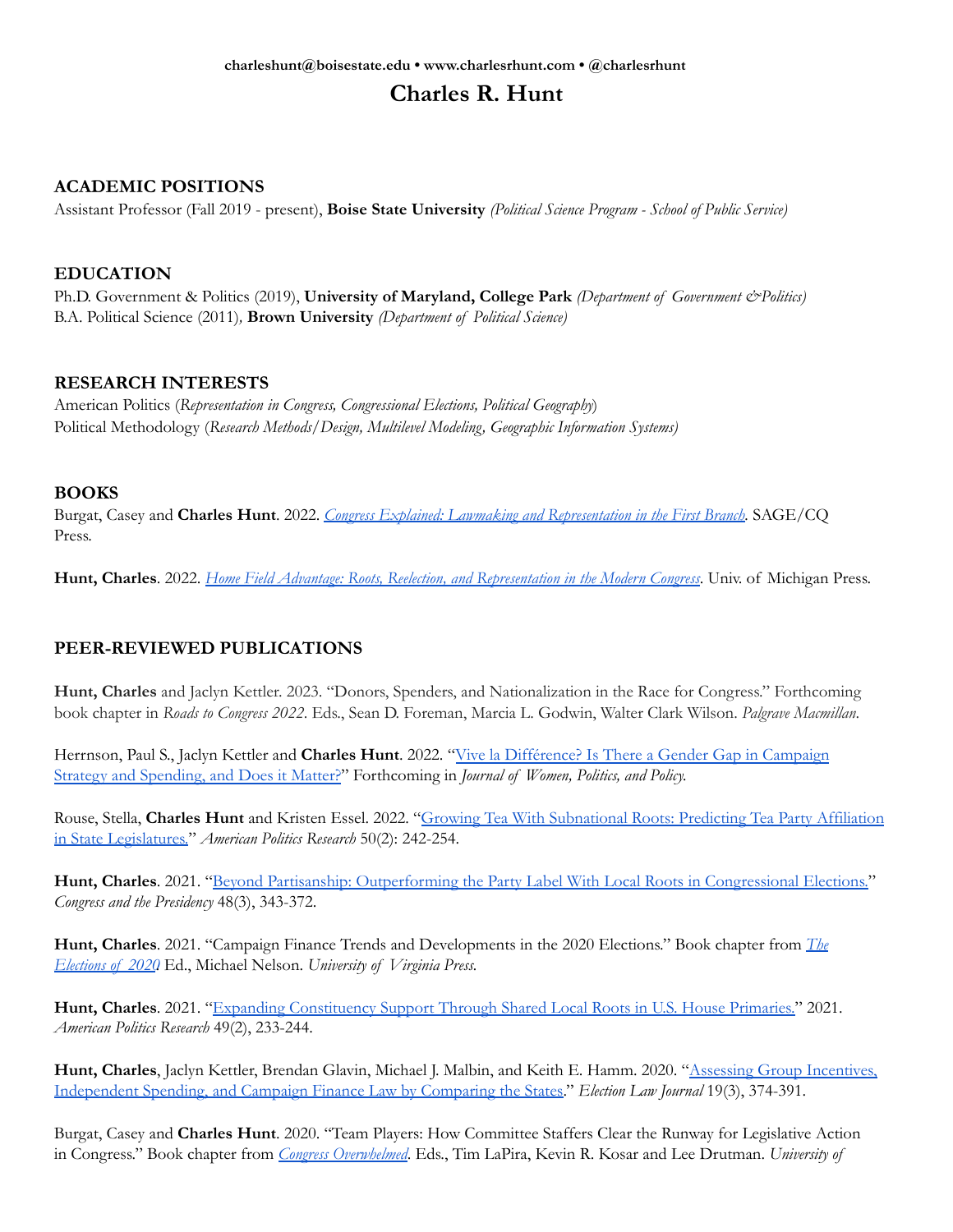*Chicago Press*.

**Hunt, Charles**. 2018. "When Does [Redistricting](https://doi.org/10.1016/j.electstud.2018.05.007) Matter? Changing Conditions and Their Effect on Voter Turnout." *Electoral Studies* 54, 128-138.

### **WORK IN PROGRESS**

**Hunt, Charles** and David Fontana. 2022. "Do Voters Prefer Local Candidates? Multimethod Evidence from the U.S. Senate." Under Review.

**Hunt, Charles**. 2022. "Won't You Be My Senator? Revisiting 'Friends and Neighbors' Voting in Congressional Elections." Under Review.

**Hunt, Charles**, Stella Rouse and Jay Barth. 2022. "In the Interests of Millennials? Exploring Generational Representation in U.S. State Legislatures." Under Review.

**Hunt, Charles** and Kristina Miler. 2022. "'How Do Modern Lawmakers Advertise Their Legislative Effectiveness? Evidence From Direct Constituent Communications." Under Review.

Kettler, Jaclyn, **Charles Hunt**, Brendan Glavin, Michael J. Malbin, and Keith E. Hamm. 2022. "State Party Organizations, Independent Expenditures, and Spending Strategies."

**Hunt, Charles**, and Stella Rouse. 2022. "Local Roots and Electoral Advantages in U.S. State Legislatures."

**Hunt, Charles**, and Stella Rouse. 2022. "Polarization, Professionalism, and Local Connections in U.S. State Legislatures."

Fowler, Luke and **Charles Hunt**. 2022. "Environmental Politics and the Two-Party Congress, 1970-2022."

## **TEACHING EXPERIENCE**

*Assistant Professor (Boise State University)* POLS 101: Introduction to American Government POLS 300: American Political Institutions and Behavior POLS 405: American Chief Executive POLS 406: American Legislatures POLS 408: Representation in American Politics POLS 402: Campaigns and Elections PUBADM 469/569: Making Policy Choices

*Adjunct Professor (University of Maryland, College Park)* GVPT 388W: Maryland Public Policy and Beyond

*Adjunct Instructor (Union College, Schenectady, NY)* PSC 280T: Changing Federal Institutions in Washington, DC

#### **GUEST LECTURES/PANELS**

"Overwhelmed and Undercut: Congress's Power and Responsibility in the Modern Age" (College of Southern Idaho Social Science & Humanities Symposium)

"Moving the Goalposts: Developing *Home Field Advantage* from Start to Finish" (Young Scholars Book Series Virtual Presentation, 2021—University of Maryland, College Park)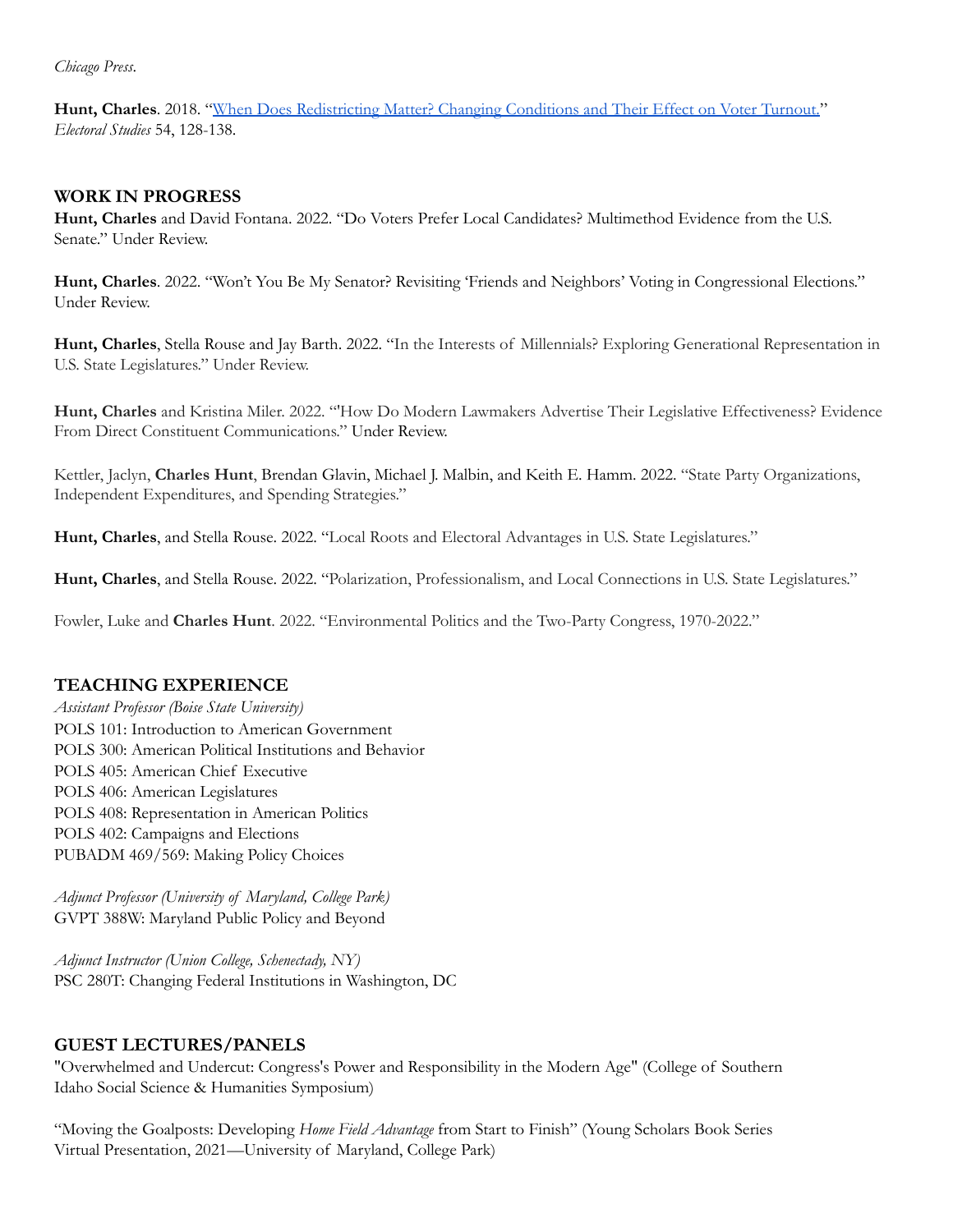"Communicating Research to the Public" (Virtual Panel Discussion, 2020 Midwest Political Science Association)

"Practical Applications of Campaign Finance Data" (Money in Politics Workshop Lecture: 2018 American Political Science Association Annual Conference)

## **SELECTED CONFERENCE PAPERS**

"'Communication Style' With Substance: How Legislators Advertise Their Effectiveness to Constituents." (with Kristina Miler) *American Political Science Association Annual Conference, 2021.*

"Won't You Be My Senator? Revisiting 'Friends and Neighbors' Voting in Congressional Elections." *Southern Political Science Association Annual Conference, 2021.*

"Local Roots in Historical Perspective: The House of Representatives, 1960-2020."*Congress and History Conference, 2020*

"In the Interests of Millennials? Exploring GenerationalRepresentation in U.S. State Legislatures." *Southern Political Science Association, San Juan, Puerto Rico, 2020.* (with Stella Rouse and Jay Barth)

"Whose Politics is Local? New Empirical Perspectives on the Modern U.S. House." *Pacific Northwest Political Science Association, Boise, ID, 2019.*

"Higher-Quality Controls: What Types of ChallengersReally Succeed?"*Midwest Political Science Association, Chicago, IL, 2019.*

"Growing Tea at the Grassroots: Predicting Tea Party Affiliation in State Legislatures." *Southern Political Science Association, Austin, TX, 2019.* (with Stella Rouse and Kristen Essel)

"Independent Spending in State Elections after Citizens United by Business, Ideological and Issue Groups." *American Political Science Association, Boston, MA, 2018.* (with Keith E. Hamm, Jaclyn Kettler, and Michael J. Malbin).

"Team Players: How Committee Staffers Pave the Way for Legislative Action in Congress." *Conference on Congressional Capacity, Sponsored by R Street Institute and New America Foundation. Washington, DC., 2018.* (with Casey Burgat)

"Nationalized Party Networks in State Elections, 2006-2016." *American Political Science Association, San Francisco, CA, 2017.* (with Keith E. Hamm, Jaclyn Kettler, Michael J. Malbin and Brendan Glavin)

"Paying to Play: Dual Candidacy Laws and the Potential Costs of Running for Office."*Midwest Political Science Association, Chicago, IL, 2017.*

"Recruiting the Best Candidate for the Job: Candidate Dyads and Congressional Election Outcomes." *Midwest Political Science Association, Chicago, Illinois, 2016* (with James Gimpel and Kristina Miler)

# **PUBLIC RESEARCH AND MEDIA**

"Politics is still local. When [incumbents](https://www.washingtonpost.com/politics/2021/11/30/redistricting-incumbents-faceoff-local-roots/) face off in redrawn districts, community ties make a big difference." *The Washington Post (Monkey Cage Blog); November 30, 2021.*

"The election is in six months. Where does the race for control of [Congress](https://www.legbranch.org/the-election-is-in-six-months-where-does-the-race-for-control-of-congress-stand/) stand?" *Legislative Branch Capacity Working Group, LegBranch.com; May 3, 2020*

"Bernie talks about a [revolution.](https://www.brookings.edu/blog/fixgov/2020/04/09/bernie-talks-about-a-revolution-does-he-act-on-it/) Does he act on it?" *Brookings Institution*; *April 11, 2020* (with Casey Burgat and Trey Billing)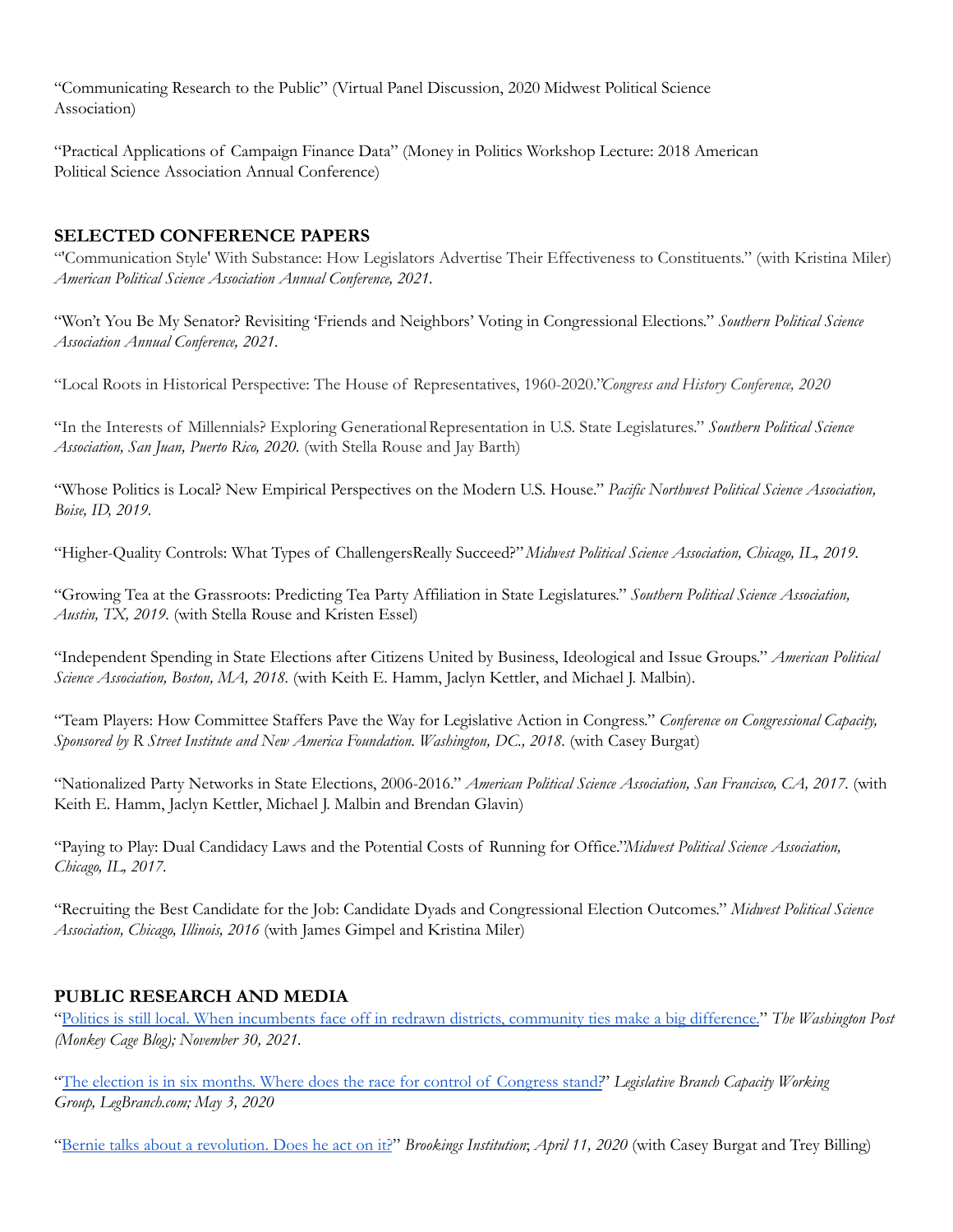"Congressional [representation](https://www.legbranch.org/congressional-representation-might-be-nationalizing-but-some-politics-is-still-local/) may be nationalizing, but some politics is still local." *Legislative Branch Capacity Working Group, LegBranch.com; March 13, 2019*

"The 116th freshman class will be the 2nd most educated—and least politically [experienced—in](https://www.brookings.edu/blog/fixgov/2018/12/28/congress-in-2019-the-2nd-most-educated-and-least-politically-experienced-house-freshman-class/) the history of the House." *Brookings Institution; December 28th, 2018*. (with Casey Burgat)

"[Freshman](https://www.usatoday.com/story/opinion/2018/11/12/freshman-class-congress-looking-younger-female-talker/1974721002/) class of Congress is looking younger, more female." *USA Today; November 12, 2018* (with Casey Burgat and Trey Billing)

"The who, what, when, where, and why of [congressional](https://www.legbranch.org/2018-9-20-the-who-what-when-where-and-why-of-congressional-campaign-spending/) campaign spending." *Legislative Branch Capacity Working Group, LegBranch.com; September 25, 2018* (with Casey Burgat)

"Why was the Peter Strzok hearing such a circus? Because [Congress](https://www.washingtonpost.com/news/monkey-cage/wp/2018/07/17/why-was-the-peter-strzok-hearing-such-a-circus-because-congress-wanted-it-that-way/) wanted it that way." *The Washington Post (Monkey Cage Blog); July 17, 2018* (with Casey Burgat)

"Members of Congress may not look like their [constituents,butthey](https://www.legbranch.org/2018-2-27-members-of-congress-may-not-look-like-their-constituents-but-they-do-look-like-their-parties/) do look like their parties." *Legislative Branch Capacity Working Group, LegBranch.com; February 28, 2018*

"No, gerrymandering is not THE cause for [non-competitive](https://www.legbranch.org/2018-1-5-no-gerrymandering-is-not-the-cause-for-non-competitive-congressional-elections-and-legislative-polarization/) congressional elections and legislative polarization." *Legislative Branch Capacity Working Group, LegBranch.com; January 5, 2018*

"Are Long Weekends Reducing Congress' Productivity?" *Policy short published by the R Street Institute; July 30, 2017; re-published as op-ed in Inside Sources* (with Casey Burgat)

"Party Contribution Limits and Polarization." *Report published by the Campaign Finance Institute; June 27, 2017* (with Michael J. Malbin)

"Campaign Finance and Public Opinion: Analysis from the Washington Post/University of Maryland Poll."*Report published by the Center for American Politics and Citizenship; December 18, 2015*

## **SERVICE**

*Reviewer American Political Science Review Political Behavior Legislative Studies Quarterly American Politics Research Election Law Journal Journal of Elections, Public Opinion, & Parties*

## *Panel Chair/Discussant*

*American Political Science Association* Annual Conference (2019, 2021) *Midwest Political Science Association* Annual Conference (2018, 2019, 2020, 2022) *Pacific Northwest Political Science Association* Annual Conference (2019)

*Public Service Research* Co-host, *The Big Tent* (Radio Boise, KRBX 89.9)

## **SKILLS & PROGRAMMING**

R, Stata, Geographic information systems (ArcGIS and QGIS), Microsoft Access